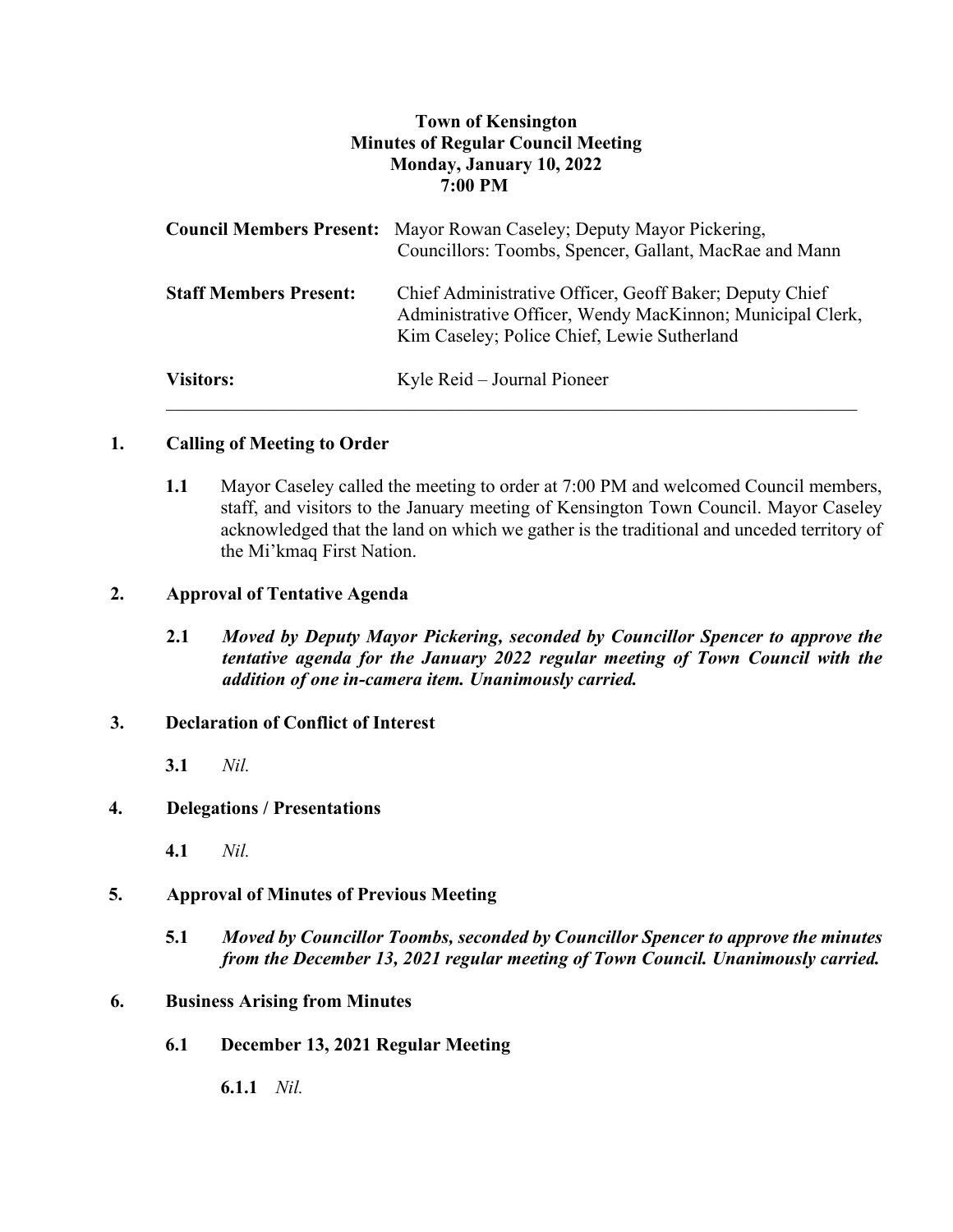### **7. Reports**

- **7.1 Chief Administrative Officer Report**
	- **7.1.1** *Moved by Councillor MacRae, seconded by Councillor Spencer to adopt the January 2022 CAO Report as prepared by CAO, Geoff Baker. Unanimously carried.*
- **7.2 Fire Department Statistical Report**
	- **7.2.1** *Moved by Councillor Toombs, seconded by Councillor MacRae to approve the November 2021 Fire Statistical report as prepared by Fire Chief, Rodney Hickey. Unanimously carried.*
- **7.3 Police Department Statistical Report**
	- **7.3.1** *Moved by Councillor Spencer, seconded by Councillor Toombs to approve the November 2021 Police Statistical Report as prepared by Chief Sutherland. Unanimously carried.*
- **7.4 Development Permit Summary Report**

**7.4.1** *Nil.*

- **7.5 Bills List** 
	- **7.5.1** *Moved by Councillor Mann, seconded by Councillor MacRae to approve the November 2021 Bills in the amount of \$1,526,634.78. Unanimously carried.*
	- **7.5.2** *Moved by Councillor Mann, seconded by Deputy Mayor Pickering to approve the November 2021 Water & Sewer Utility Bills in the amount of \$8,671.31. Unanimously carried.*
- **7.6 Summary Income Statement**
	- **7.6.1** *Moved by Deputy Mayor Pickering, seconded by Councillor Mann to approve the Summary Income Statement for the month of November 2021. Unanimously carried.*
- **7.7 Credit Union Centre Report**
	- **7.7.1** *Moved by Councillor Toombs, seconded by Councillor Spencer to approve the Credit Union Centre report for the month of November 2021. Unanimously carried.*
	- **7.7.2** Councillor Gallant confirmed that the Kensington Bedford Peewee Hockey Exchange has been cancelled due to the Covid-19 pandemic.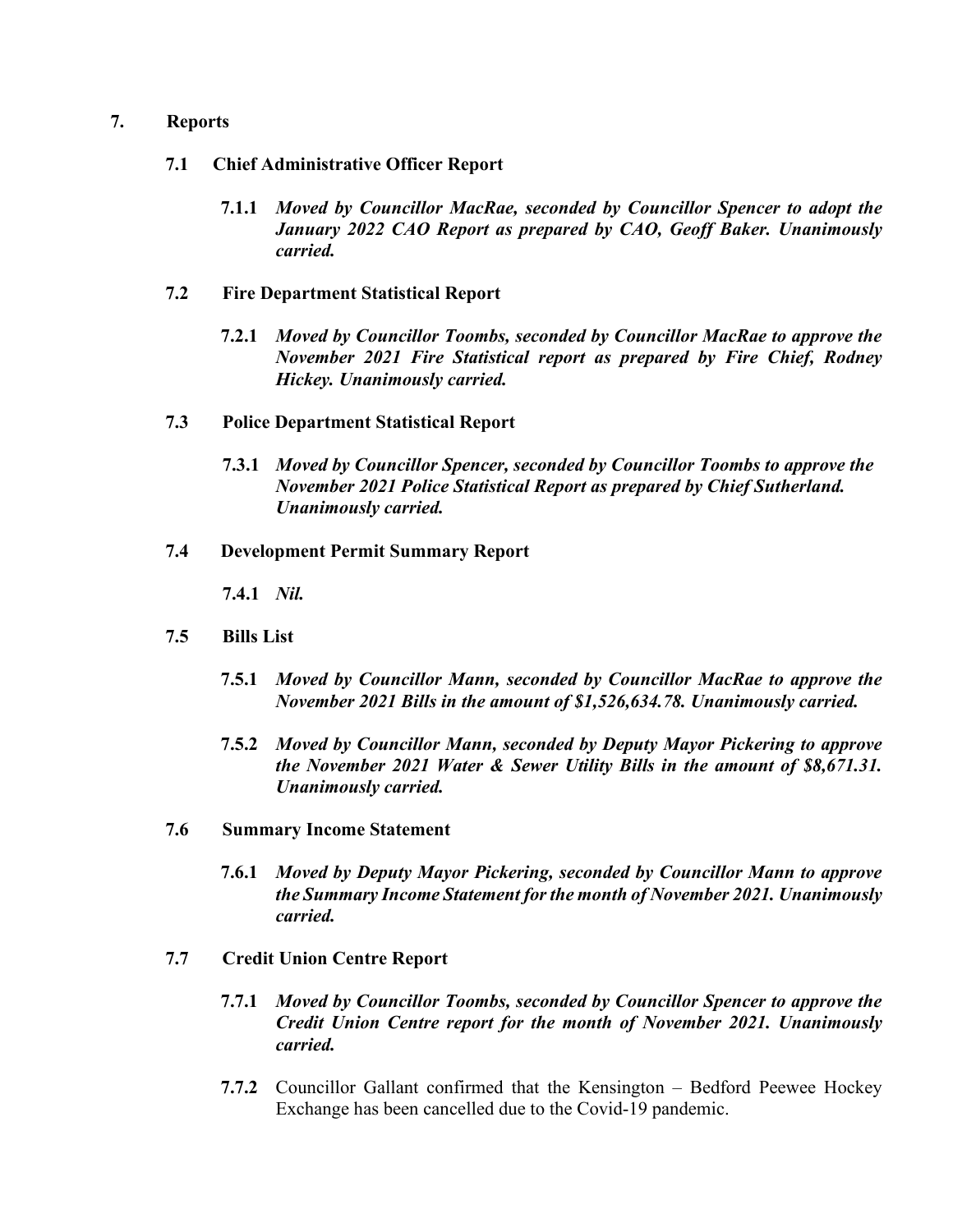**7.7.3** Councillor Gallant noted that the rubber flooring at the FitPlex has started to bubble and separate in places, creating a tripping hazard. Mr. Baker will speak with Mr. Wood to have it repaired or replaced.

## **7.8 Mayor's Report**

- **7.8.1** *Moved by Councillor Toombs, seconded by Councillor Spencer to approve the Mayor's report for the month of January 2022 as presented by Mayor Caseley. Unanimously carried.*
- **7.8.2** Mayor Caseley and Council discussed adding additional Christmas lights and electrical plugs in the core area of Town. Consideration will be given to solar lighting if available.

*Moved by Councillor Toombs, seconded by Councillor MacRae that Town Council allocate \$10,000 in the 2022/23 budget for the addition of Christmas holiday lights and electrical outlets. Unanimously carried.*

### **7.9 Federation of PEI Municipalities (FPEIM) Report**

**7.9.1** *Nil.*

**7.10 Heart of the Island Initiative Report** 

**7.10.1** *Nil.*

**7.11 Kensington Area Chamber of Commerce (KACC) Report** 

**7.11.1** *Nil.*

**7.12 PEI 55 Plus Games**

**7.12.1** *Nil.*

### **8. New Business**

- **8.1 Request for Decisions**
	- **8.1.1 Broadway Street South Water and Sewer Main Extension – Borrowing Resolution**
		- **8.1.1.1** *Moved by Councillor Spencer, seconded by Deputy Mayor Pickering*

*WHEREAS Section 164 of the Municipal Government Act R.S.P.E.I. 1988, Cap. M-12.1. authorizes a Town Council to borrow money for the completion of a capital project;*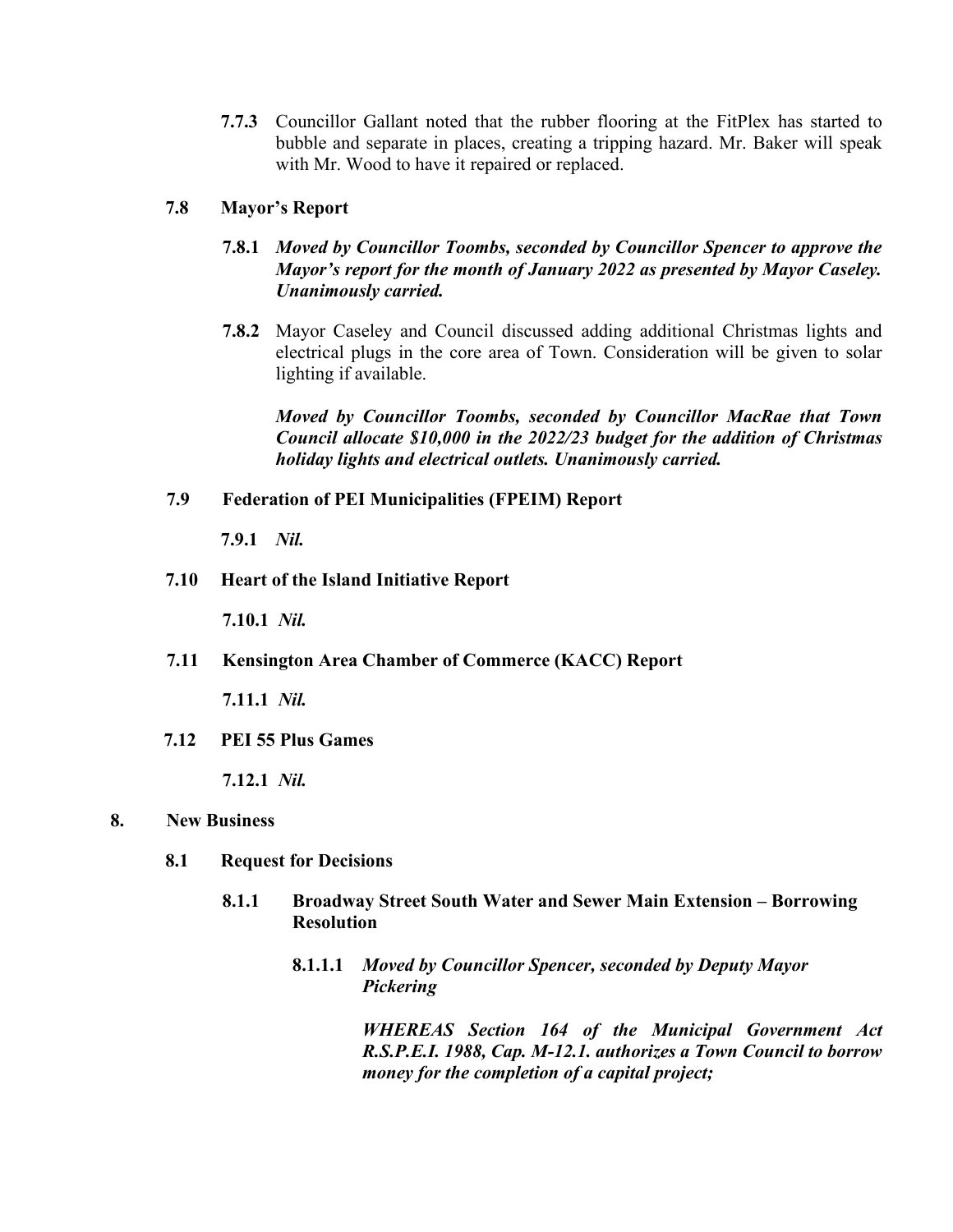*AND WHEREAS Town Council intends to undertake and complete the Broadway Street South Water and Sewer Main Extension Capital Project in 2022;*

*AND WHEREAS the amount to be borrowed will not cause the Town to exceed its legislated debt capacity;*

*BE IT RESOLVED that the Town of Kensington be empowered to borrow \$555,376 from the Scotiabank, under the following terms:*

*i repayable in full by Town Council over an amortization period up to 25 years.*

*ii at an interest rate of Prime, less 0.3% per annum with interest payable monthly.*

*iii advances repayable on demand.*

### *Unanimously carried.*

# **8.2 Other Matters**

**8.2.1** Mayor Caseley addressed a recent incident at the Kensington Credit Union Centre where a Kensington Moase Plumbing & Heating hockey player used racial slurs towards a member of an opposing team. Town Council discussed systemic racism and their ability as leaders to effect change.

# *Moved by Councillor Spencer, seconded by Councillor Gallant to direct CAO, Geoff Baker to compile a preliminary anti-racism strategy and action plan for the January Committee of Council meeting. Unanimously carried.*

- **8.2.2** Mayor Caseley noted that the Love Local window display in the Council Chamber will be updated with a new design.
- **8.2.3** Councillors inquired if the new Provincial water analysis program for free bacterial and general chemistry testing is available for residents within the municipality, Mr. Baker confirmed that it was not. Councillor Mann and Gallant will request FPEIM to lobby for this free service that is available to property owners in unincorporated areas, to be available for municipal residents as well.

# **9. Correspondence**

**9.1** A letter to Mr. Baker & Mrs. MacKinnon from CAMA acknowledging their effort and ingenuity while leading staff and their community through the Covid-19 pandemic.

*Kyle Reid excused himself from the Council Chamber at 7:34 pm.*

# **10. In-Camera (Closed session)**